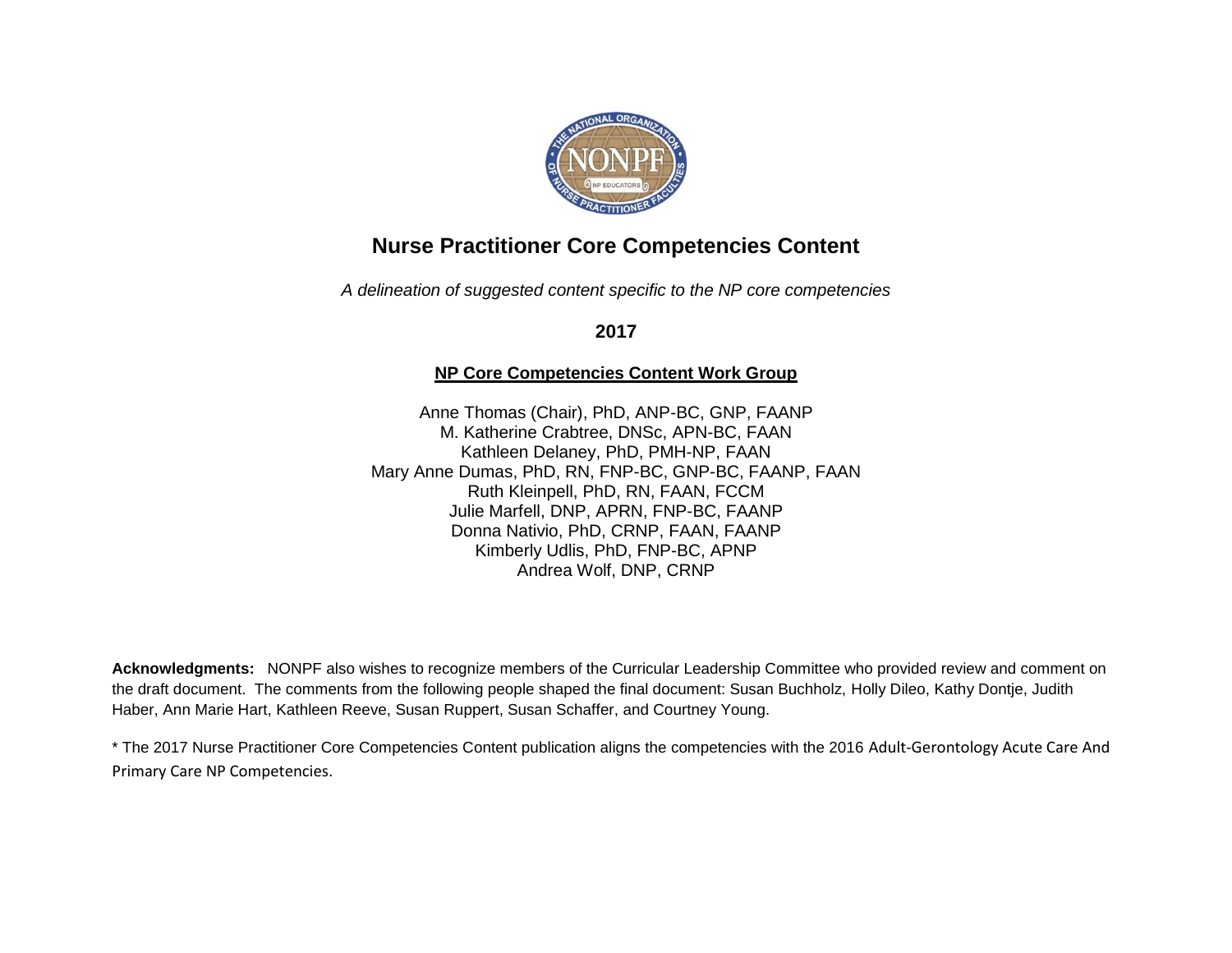## **Nurse Practitioner Core Competencies with Suggested Curriculum Content 2017**

In the development of the nurse practitioner (NP) population-focused competencies, a task force had extensive discussions of competencies vs. content. The task force concluded that it would be beneficial to programs if some content could be included as exemplars of how to support curriculum development for addressing a competency. Within the 2013 edition of the NP population-focused competencies, the final column in each population's competency table presents the respective competency work group's ideas of relevant content.

NONPF convened a work group to identify the suggested curriculum content for the NP Core Competencies. This work group consisted of members of the task force that prepared the 2014 edition of the NP Core Competencies, as well as additional representation from the NONPF Board and Curricular Leadership Committee. A sub-group of the NONPF Curricular Leadership Committee completed a review of the draft content, and the work group incorporated the review feedback into the final document presented herein. Please see the cover page for a list of work group members and an acknowledgment of the reviewers.

The table that follows includes the NP Core Competencies and a list of suggested curriculum content. NONPF does not intend for the requirement of all of this content, nor is the content list comprehensive for all that a program would cover with population-focused competencies. The content column reflects only suggestions for content relative to the core competencies. This document should be used in combination with the populationfocused competencies.

| Competency<br><b>Area</b>                                     | <b>NP Core Competencies</b>                                                                                     | <b>Curriculum Content to Support Competencies</b><br>Neither required nor comprehensive, this list reflects<br>only suggested content specific to the core<br>competencies |
|---------------------------------------------------------------|-----------------------------------------------------------------------------------------------------------------|----------------------------------------------------------------------------------------------------------------------------------------------------------------------------|
| <b>Scientific</b><br><b>Foundation</b><br><b>Competencies</b> | Critically analyzes data and evidence for improving<br>advanced nursing practice.                               | Comparison of patient data sets with evidence-based standards to<br>improve care                                                                                           |
|                                                               | Integrates knowledge from the humanities and sciences<br>within the context of nursing science.                 | Scientific foundations to practice, including, but not limited to,<br>knowledge of advanced pathophysiology, pharmacology, physiology,                                     |
|                                                               | Translates research and other forms of knowledge to<br>3.<br>improve practice processes and outcomes.           | genetics, and communication skills                                                                                                                                         |
|                                                               | Develops new practice approaches based on the integration<br>4.<br>of research, theory, and practice knowledge. | Science from other disciplines relevant to health care                                                                                                                     |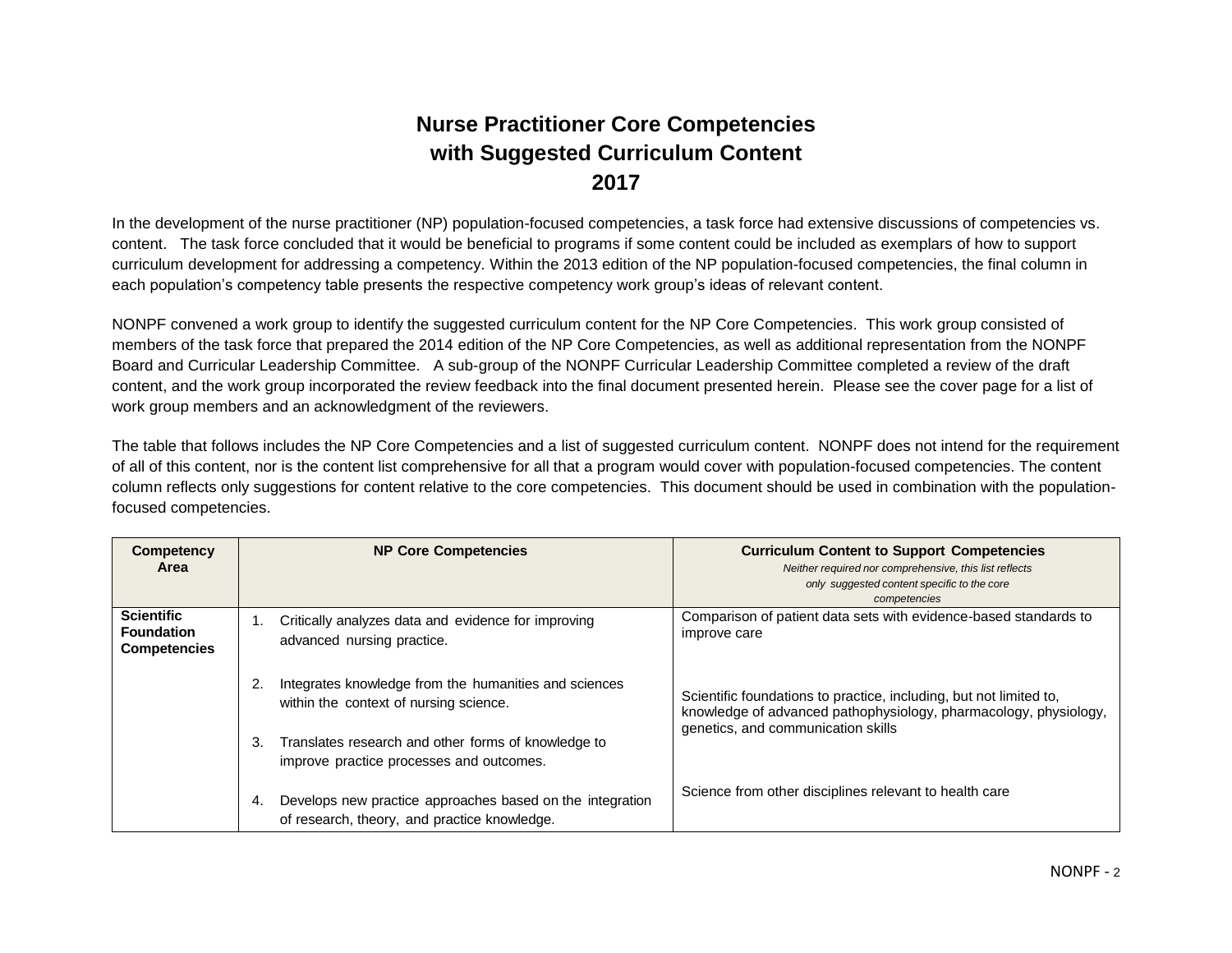| <b>Competency</b><br>Area         | <b>NP Core Competencies</b>                                                          | <b>Curriculum Content to Support Competencies</b><br>Neither required nor comprehensive, this list reflects                                                                                                                                                                                             |
|-----------------------------------|--------------------------------------------------------------------------------------|---------------------------------------------------------------------------------------------------------------------------------------------------------------------------------------------------------------------------------------------------------------------------------------------------------|
|                                   |                                                                                      | only suggested content specific to the core<br>competencies                                                                                                                                                                                                                                             |
|                                   |                                                                                      | Theories/conceptual frameworks/principles for practice:                                                                                                                                                                                                                                                 |
|                                   |                                                                                      | Translational research that guides practice<br>$\bullet$<br>Critical evaluation of research findings<br>Mid-range nursing theories and concepts to guide nursing<br>practice<br>Evidence-based care<br>Physiologic<br>Communication<br>Developmental<br>Genetic<br>Behavior change<br>Population health |
|                                   |                                                                                      | Critical thinking development:                                                                                                                                                                                                                                                                          |
|                                   |                                                                                      | Evidence appraisal<br>Formulating a practice problem<br>Use of science-based theories and concepts to assess,<br>enhance, and ameliorate health care delivery phenomena<br>Use of PICO questions to initiate research and quality<br>improvement projects                                               |
|                                   |                                                                                      | Qualitative and quantitative research and quality improvement<br>methods                                                                                                                                                                                                                                |
|                                   |                                                                                      | Ethical and legal protection of human subjects                                                                                                                                                                                                                                                          |
|                                   |                                                                                      | Inquiry processes and practices related to health literacy, vulnerable<br>populations, and culture                                                                                                                                                                                                      |
|                                   |                                                                                      | Monitoring of health outcomes                                                                                                                                                                                                                                                                           |
| Leadership<br><b>Competencies</b> | Assumes complex and advanced leadership roles to initiate<br>1.<br>and guide change. | Content related to:                                                                                                                                                                                                                                                                                     |
|                                   | 2.<br>Provides leadership to foster collaboration with multiple                      | Crisis management and leadership<br>Stress management (for staff and patient/family)<br>Teams and teamwork, including team leadership, building<br>$\bullet$                                                                                                                                            |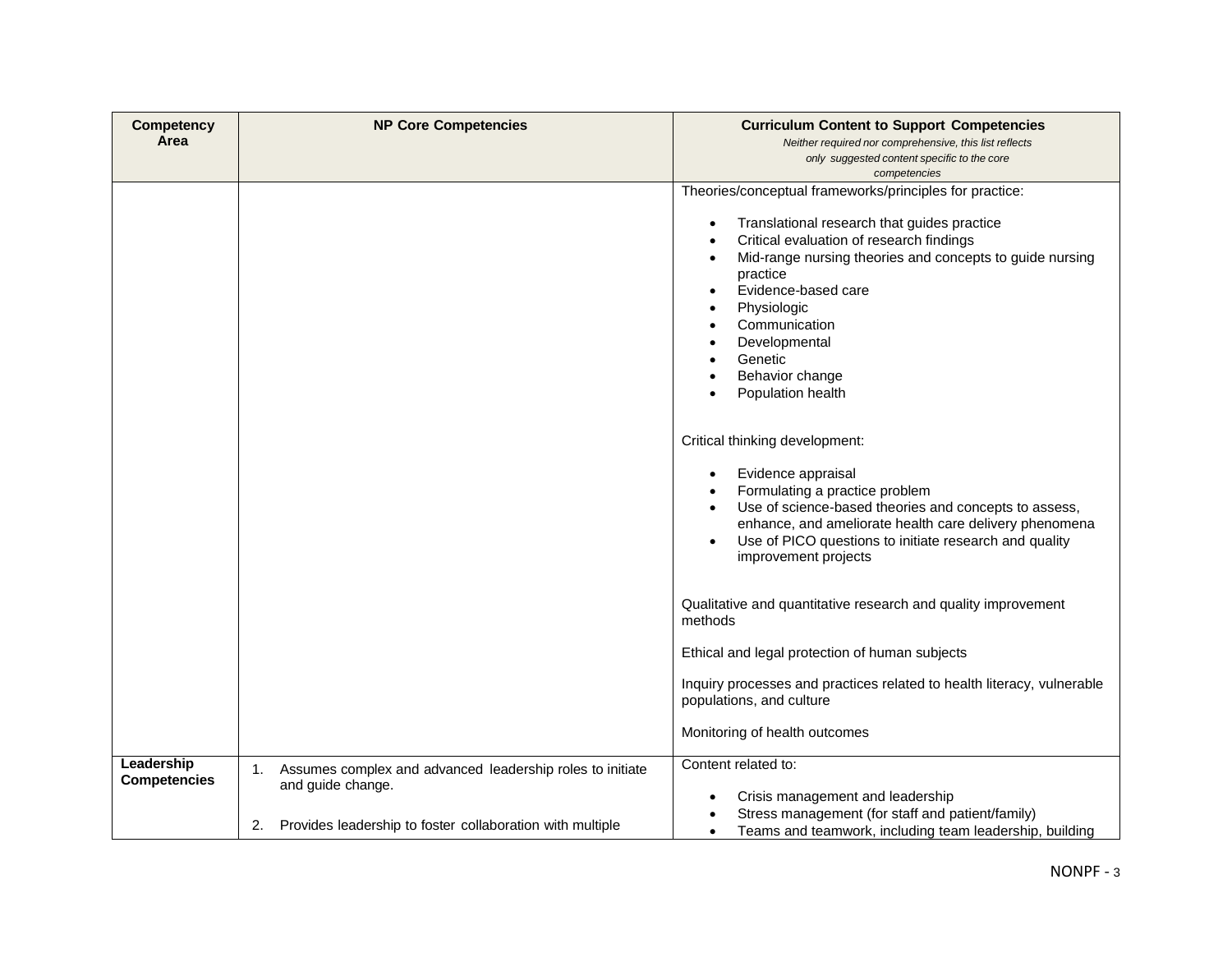| <b>Competency</b><br>Area | <b>NP Core Competencies</b>                                                                                                                                                                                                                                                                                                                                                                                                                                                                                                                                                                                                                                                | <b>Curriculum Content to Support Competencies</b><br>Neither required nor comprehensive, this list reflects<br>only suggested content specific to the core<br>competencies                                                                                                                                                                                                                                                                                                                                                                                                                                                                                                                                                                                                                                                                                                                                                                                       |
|---------------------------|----------------------------------------------------------------------------------------------------------------------------------------------------------------------------------------------------------------------------------------------------------------------------------------------------------------------------------------------------------------------------------------------------------------------------------------------------------------------------------------------------------------------------------------------------------------------------------------------------------------------------------------------------------------------------|------------------------------------------------------------------------------------------------------------------------------------------------------------------------------------------------------------------------------------------------------------------------------------------------------------------------------------------------------------------------------------------------------------------------------------------------------------------------------------------------------------------------------------------------------------------------------------------------------------------------------------------------------------------------------------------------------------------------------------------------------------------------------------------------------------------------------------------------------------------------------------------------------------------------------------------------------------------|
|                           | stakeholders (e.g. patients, community, integrated health<br>care teams, and policy makers) to improve health care.<br>Demonstrates leadership that uses critical and reflective<br>3.<br>thinking.<br>Advocates for improved access, quality and cost effective<br>4.<br>health care.<br>Advances practice through the development and<br>5.<br>implementation of innovations incorporating principles of<br>change.<br>Communicates practice knowledge effectively, both orally<br>6.<br>and in writing.<br>Participates in professional organizations and activities that<br>7.<br>influence advanced practice nursing and/or health<br>outcomes of a population focus. | effective teams, and nurturing team<br>Leadership, change, and management theories with application to<br>practice<br>Political processes, political decision making processes, and health<br>care advocacy<br>Problem solving:<br>Influencing and negotiation<br>$\bullet$<br>Conflict management<br>Strategic thinking<br>$\bullet$<br>Managing change<br>$\bullet$<br>Business development:<br>High reliability organization principles<br>$\bullet$<br>Building and maintaining effective teams<br>$\bullet$<br>Project management concepts<br>$\bullet$<br>Principles of effective decision making<br>$\bullet$<br>Principles of change management<br>$\bullet$<br>Civility<br>Principles of innovation<br>Communications:<br>Scholarly writing, manuscript, and abstract preparation<br>Structuring and presenting persuasive arguments<br>Peer review:<br><b>Publications</b><br><b>Presentations</b><br>Research<br>Practice.<br>Leadership development: |
|                           |                                                                                                                                                                                                                                                                                                                                                                                                                                                                                                                                                                                                                                                                            |                                                                                                                                                                                                                                                                                                                                                                                                                                                                                                                                                                                                                                                                                                                                                                                                                                                                                                                                                                  |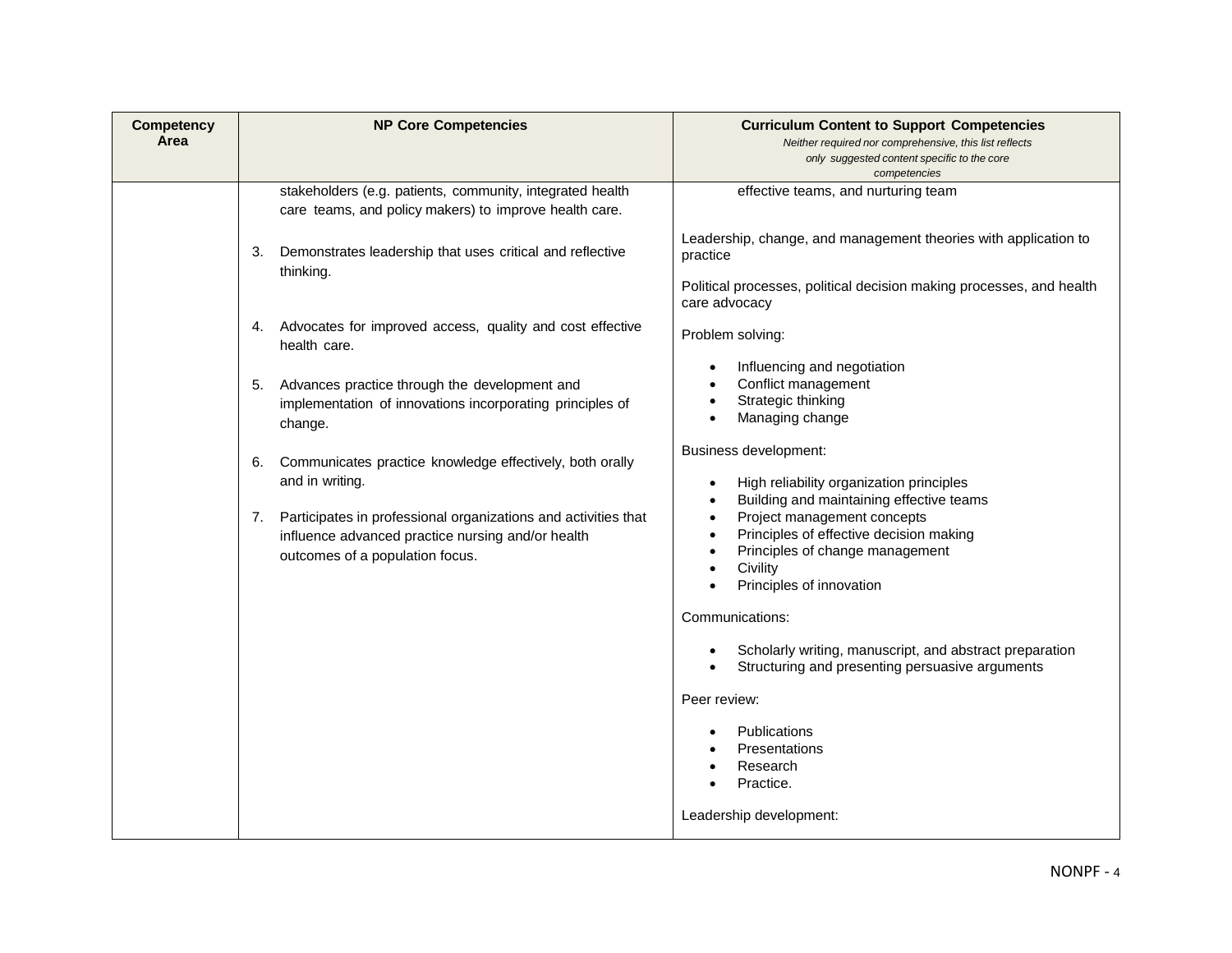| <b>Competency</b><br>Area      | <b>NP Core Competencies</b>                                                                                                                       | <b>Curriculum Content to Support Competencies</b><br>Neither required nor comprehensive, this list reflects<br>only suggested content specific to the core<br>competencies                                                                                                                                                                                                                                          |
|--------------------------------|---------------------------------------------------------------------------------------------------------------------------------------------------|---------------------------------------------------------------------------------------------------------------------------------------------------------------------------------------------------------------------------------------------------------------------------------------------------------------------------------------------------------------------------------------------------------------------|
|                                |                                                                                                                                                   | Skills to influence decision-making bodies at the system,<br>$\bullet$<br>state, or national level<br>Interprofessional leadership<br>$\bullet$<br>Assuming leadership positions in professional, political, or<br>$\bullet$<br>regulatory organizations<br>Structure and functions of editorial/board roles<br>Ethical and critical decision making, effective working<br>relationships, and a systems-perspective |
|                                |                                                                                                                                                   | Concepts of strategic planning process<br>Leadership styles                                                                                                                                                                                                                                                                                                                                                         |
|                                |                                                                                                                                                   | How to lead change in practice, manage practice changes                                                                                                                                                                                                                                                                                                                                                             |
|                                |                                                                                                                                                   | Monitoring implementation and fidelity<br>Adaptation of change to patients, providers and<br>$\bullet$<br>organizational needs and resources<br>Interim feedback on achievements and efficiencies<br>$\bullet$<br>Interpretation of data and articulating evidence<br>$\bullet$                                                                                                                                     |
|                                |                                                                                                                                                   | Self-reflection of leadership style e.g., personal leadership strengths<br>and weaknesses; working with diverse skills sets and diverse teams                                                                                                                                                                                                                                                                       |
| Quality<br><b>Competencies</b> | Uses best available evidence to continuously improve<br>1.<br>quality of clinical practice.                                                       | Quality Safety Education in Nursing (QSEN) principles and content<br>Evaluation of outcomes of care such as quality improvement projects<br>with an evaluation component                                                                                                                                                                                                                                            |
|                                | Evaluates the relationships among access, cost, quality, and<br>2.<br>safety and their influence on health care.                                  | Reflective practice<br>Culture of safety                                                                                                                                                                                                                                                                                                                                                                            |
|                                | Evaluates how organizational structure, care processes,<br>3.<br>financing, marketing, and policy decisions impact the<br>quality of health care. | Quality improvement processes and practices<br>Knowledge of quality improvement methods such as:<br>Plan-Do-Study Act                                                                                                                                                                                                                                                                                               |
|                                | Applies skills in peer review to promote a culture of<br>4.                                                                                       | Six Sigma                                                                                                                                                                                                                                                                                                                                                                                                           |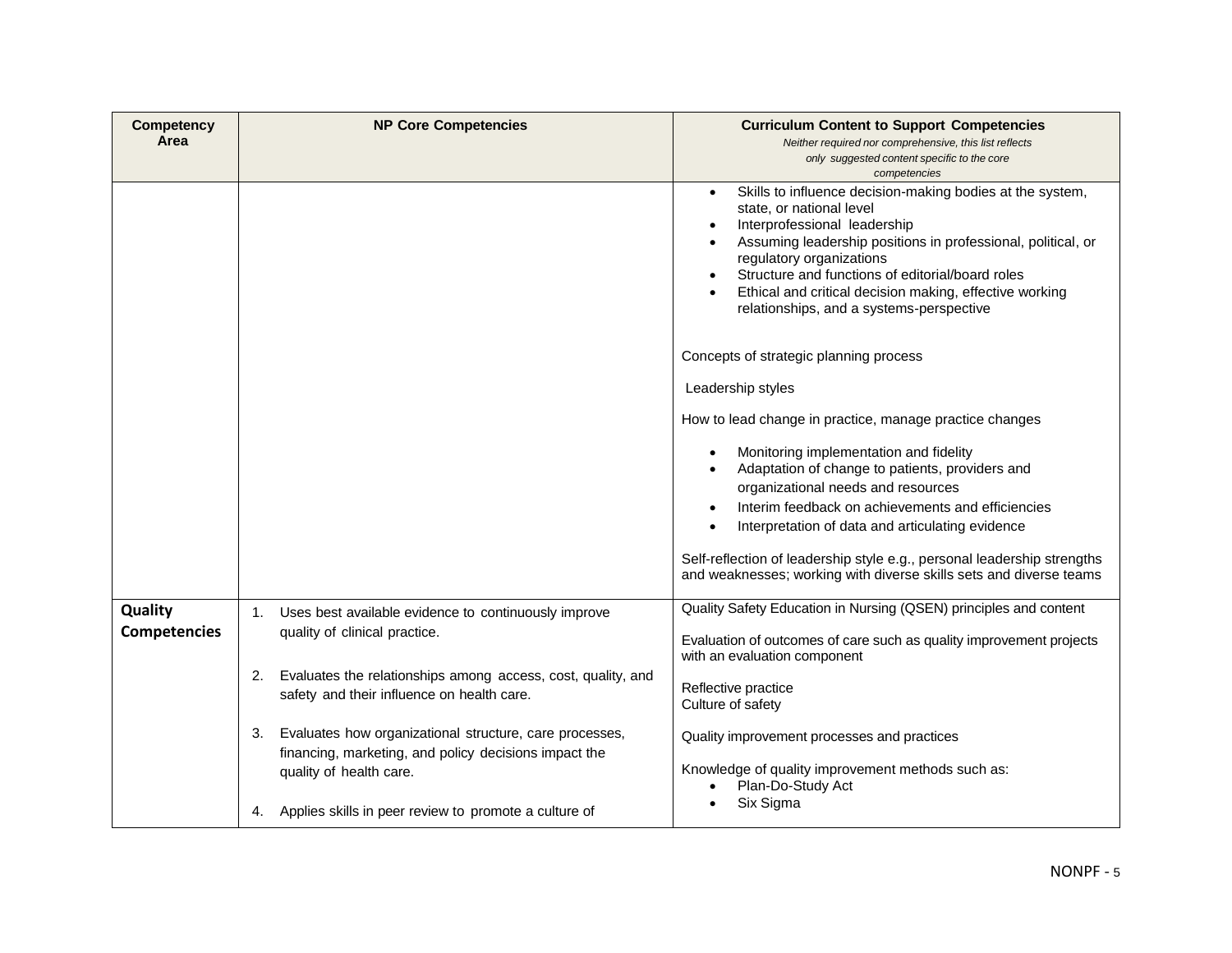| <b>Competency</b><br>Area                      | <b>NP Core Competencies</b>                                                                                                                                                                                                                                                                                                                                                                                                                                                                                                                     | <b>Curriculum Content to Support Competencies</b><br>Neither required nor comprehensive, this list reflects<br>only suggested content specific to the core<br>competencies                                                                                                                                                                                                                                                                                                                                                                                                                                                                                                                                                                                   |
|------------------------------------------------|-------------------------------------------------------------------------------------------------------------------------------------------------------------------------------------------------------------------------------------------------------------------------------------------------------------------------------------------------------------------------------------------------------------------------------------------------------------------------------------------------------------------------------------------------|--------------------------------------------------------------------------------------------------------------------------------------------------------------------------------------------------------------------------------------------------------------------------------------------------------------------------------------------------------------------------------------------------------------------------------------------------------------------------------------------------------------------------------------------------------------------------------------------------------------------------------------------------------------------------------------------------------------------------------------------------------------|
|                                                | excellence.<br>Anticipates variations in practice and is proactive in<br>5.<br>implementing interventions to ensure quality                                                                                                                                                                                                                                                                                                                                                                                                                     | Cost benefit analysis<br>Peer review process<br>Reviewer<br>Reviewee<br>Collaborative team processes and practices<br>Leadership skills for leading change for quality clinical practice<br>Methods and measures of quality assurance during transitions of<br>care<br>Laws and rules to enhance quality such as<br>Meaningful use<br>$\bullet$<br>Federal, state, and local quality data sources and indicators<br>$\bullet$                                                                                                                                                                                                                                                                                                                                |
| <b>Practice Inquiry</b><br><b>Competencies</b> | 1 <sup>1</sup><br>Provides leadership in the translation of new knowledge<br>into practice.<br>Generates knowledge from clinical practice to improve<br>2.<br>practice and patient outcomes.<br>Applies clinical investigative skills to improve health<br>3.<br>outcomes.<br>Leads practice inquiry, individually or in partnership with<br>4.<br>others.<br>Disseminates evidence from inquiry to diverse audiences<br>5.<br>using multiple modalities.<br>Analyzes clinical guidelines for individualized application into<br>6.<br>practice | Leadership for role in practice improvement<br>Clinical investigation strategies:<br>Identifying clinical practice problems<br>$\bullet$<br>Appraising evidence for application to practice (e.g., design,<br>$\bullet$<br>methods, tools, analysis)<br>Literature search methods, including, but not limited to, the<br>$\bullet$<br>PICO Model to define a clinical questions and search for the<br>best clinical evidence<br>Use of electronic databases, such as electronic health records:<br>Assessing clinical practice<br>$\bullet$<br>Reviewing patient technology<br>Exploring behaviors and risk factors<br>$\bullet$<br>Using data to support evidence based changes in clinical<br>$\bullet$<br>management<br>Template development<br>$\bullet$ |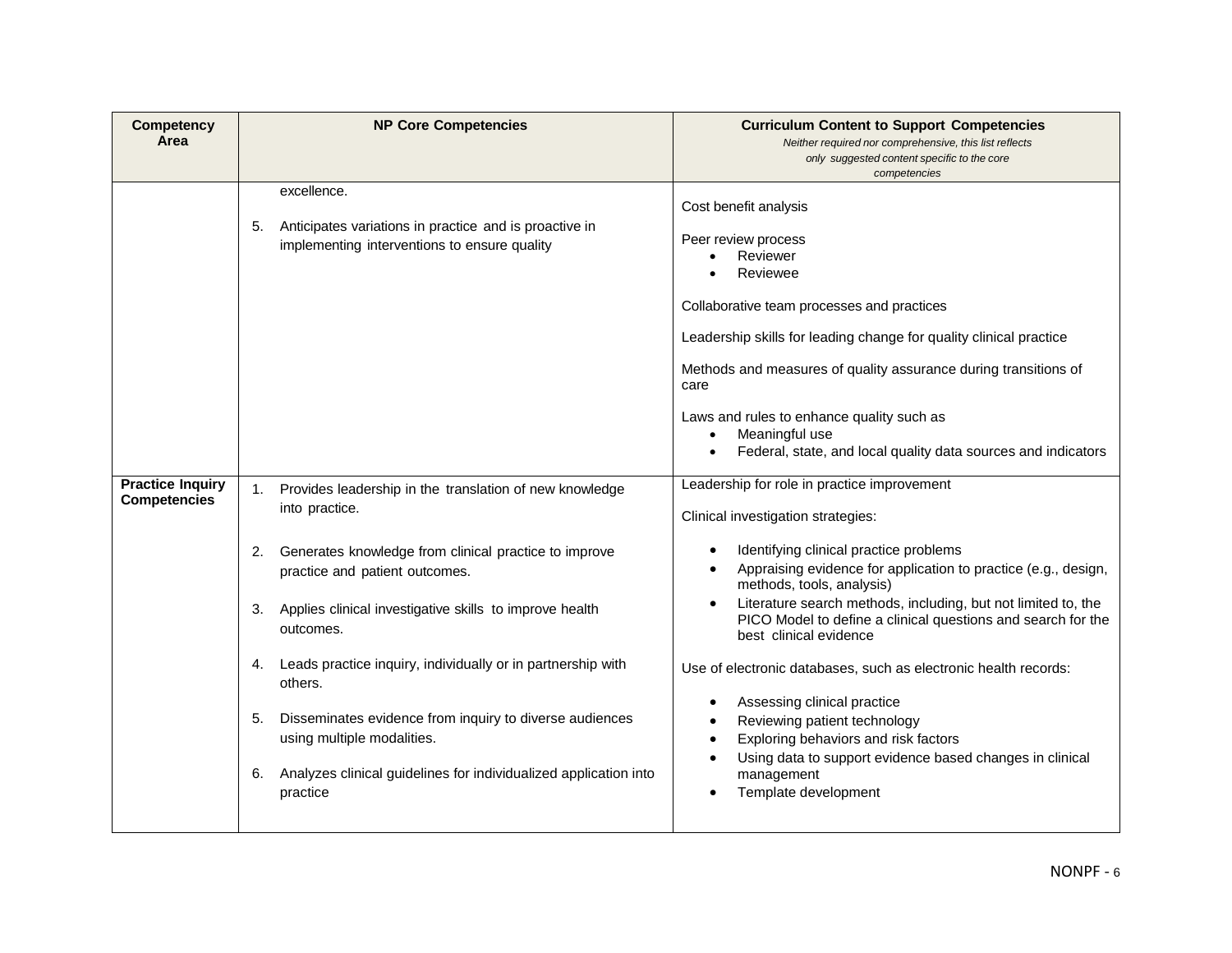| <b>Competency</b><br>Area | <b>NP Core Competencies</b> | <b>Curriculum Content to Support Competencies</b><br>Neither required nor comprehensive, this list reflects<br>only suggested content specific to the core<br>competencies                                                                                                                                                                                                                                                                                                                                                                                                                                                                                                                                                                                                                                                                                                                                                                                                                                                                                                                                                                                                                                                                                                                                                                                                                                                                                                                          |
|---------------------------|-----------------------------|-----------------------------------------------------------------------------------------------------------------------------------------------------------------------------------------------------------------------------------------------------------------------------------------------------------------------------------------------------------------------------------------------------------------------------------------------------------------------------------------------------------------------------------------------------------------------------------------------------------------------------------------------------------------------------------------------------------------------------------------------------------------------------------------------------------------------------------------------------------------------------------------------------------------------------------------------------------------------------------------------------------------------------------------------------------------------------------------------------------------------------------------------------------------------------------------------------------------------------------------------------------------------------------------------------------------------------------------------------------------------------------------------------------------------------------------------------------------------------------------------------|
|                           |                             | Patient management, including, but not limited to, discerning gaps in<br>care and barriers to care needing resolution during patient<br>encounters<br>Project development and management:<br>Synthesis and translation/extrapolation of research to<br>$\bullet$<br>selected populations<br>Frameworks to guide projects<br>$\bullet$<br>Quality improvement methods<br>$\bullet$<br>Assessment of resources needed and available for projects<br>$\bullet$<br>Competing priorities of patients, payers, providers, and<br>suppliers<br>Data-based, needs assessment for project<br>$\bullet$<br>Processes used in conducting projects based on current<br>$\bullet$<br>and best evidence, including evaluation of the application of<br>evidence or inquiry to the population of concern<br>Evaluation of outcomes (for health status of patient and<br>$\bullet$<br>population as well as system outcomes)<br>Evaluation of why expected results were or were not<br>$\bullet$<br>attained and lessons learned<br>Making recommendations for further work<br>$\bullet$<br>Addressing issues of sustainability of project findings<br>Dissemination of work and findings:<br>Abstract and manuscript writing to support the<br>$\bullet$<br>dissemination of project/research outcomes<br>Discussion of clinically meaningful results that may or may<br>$\bullet$<br>not be statistically significant<br>Presentation skill development with modification for different<br>$\bullet$<br>audiences |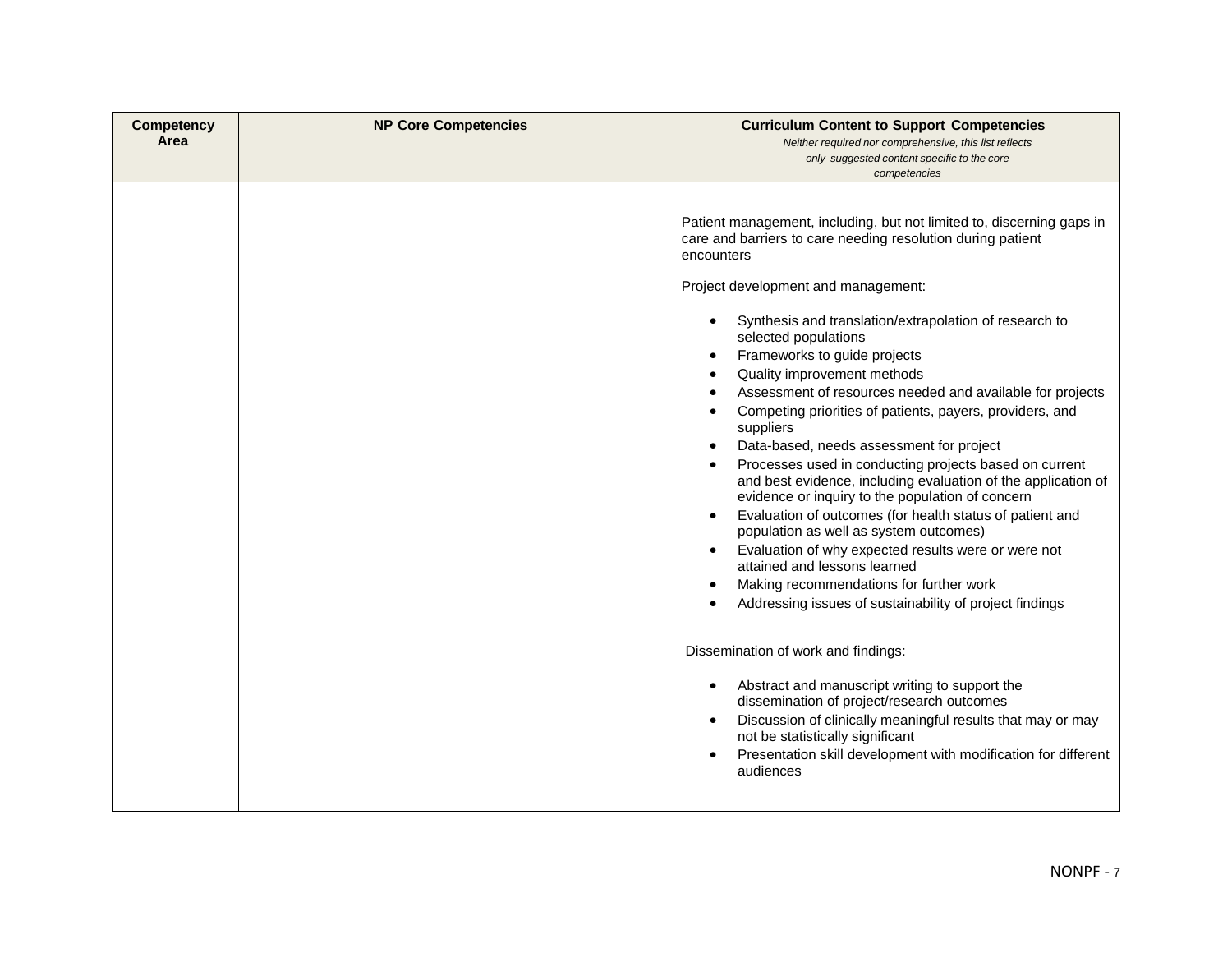| <b>Competency</b><br>Area                                                      | <b>NP Core Competencies</b>                                                                                                                                                                                                                                                                                                                                                                                                                                                                                                                                  | <b>Curriculum Content to Support Competencies</b><br>Neither required nor comprehensive, this list reflects<br>only suggested content specific to the core<br>competencies                                                                                                                                                                                                                                                                                                                                                                                                                                                                                                                                                                                                                                                                                                                                                                                                     |
|--------------------------------------------------------------------------------|--------------------------------------------------------------------------------------------------------------------------------------------------------------------------------------------------------------------------------------------------------------------------------------------------------------------------------------------------------------------------------------------------------------------------------------------------------------------------------------------------------------------------------------------------------------|--------------------------------------------------------------------------------------------------------------------------------------------------------------------------------------------------------------------------------------------------------------------------------------------------------------------------------------------------------------------------------------------------------------------------------------------------------------------------------------------------------------------------------------------------------------------------------------------------------------------------------------------------------------------------------------------------------------------------------------------------------------------------------------------------------------------------------------------------------------------------------------------------------------------------------------------------------------------------------|
|                                                                                |                                                                                                                                                                                                                                                                                                                                                                                                                                                                                                                                                              | Integration of findings:<br>Results, methods, and tools, as appropriate, into care<br>$\bullet$<br>delivery<br>Identification of best practices<br>$\bullet$<br>Opportunities for multidisciplinary team/inter-professional<br>٠<br>collaboration for patient care<br>Development and use of clinical guidelines<br>$\bullet$<br>Use of clinical judgment to improve practice<br>Application of evidence to validate or change policy<br>$\bullet$<br>Evaluation of alternative care delivery models and treatments,<br>including costs, cost benefits, and return on investment<br>Institutional review board policies and processes<br>Interprofessional research and scholarship exemplars and<br>opportunities                                                                                                                                                                                                                                                             |
| <b>Technology and</b><br><b>Information</b><br>Literacy<br><b>Competencies</b> | Integrates appropriate technologies for knowledge<br>1.<br>management to improve health care.<br>Translates technical and scientific<br>2.<br>health information<br>appropriate for various users' needs.<br>2.a Assesses the patient's and caregiver's educational<br>needs to provide effective, personalized health care.<br>2.b Coaches the patient and caregiver for positive<br>behavioral change.<br>Demonstrates information literacy skills in complex decision<br>3.<br>making.<br>Contributes to the design of clinical information systems<br>4. | Technology available in clinical practice:<br>Electronic resources that identify current evidenced-based<br>$\bullet$<br>care<br>Electronic resources that enhance patient safety<br>٠<br>Technological care delivery systems<br>٠<br>Telehealth<br>$\bullet$<br>Information databases used by health care systems<br>Electronic communication with other professionals and<br>$\bullet$<br>patients<br>Encrypted and unencrypted technology<br>$\bullet$<br>Electronic resources to support differential diagnosis,<br>$\bullet$<br>algorithmic thinking, and medical record review<br>Templates for documentation in nursing care<br>Use of electronic datasets to evaluate practice and improve<br>$\bullet$<br>quality, cost, and efficiency of care<br>Technology available to support education:<br>Standardized patient encounters<br>$\bullet$<br>Electronic/computer based learning modules based on<br>characteristics such as cultural literacy, educational level, |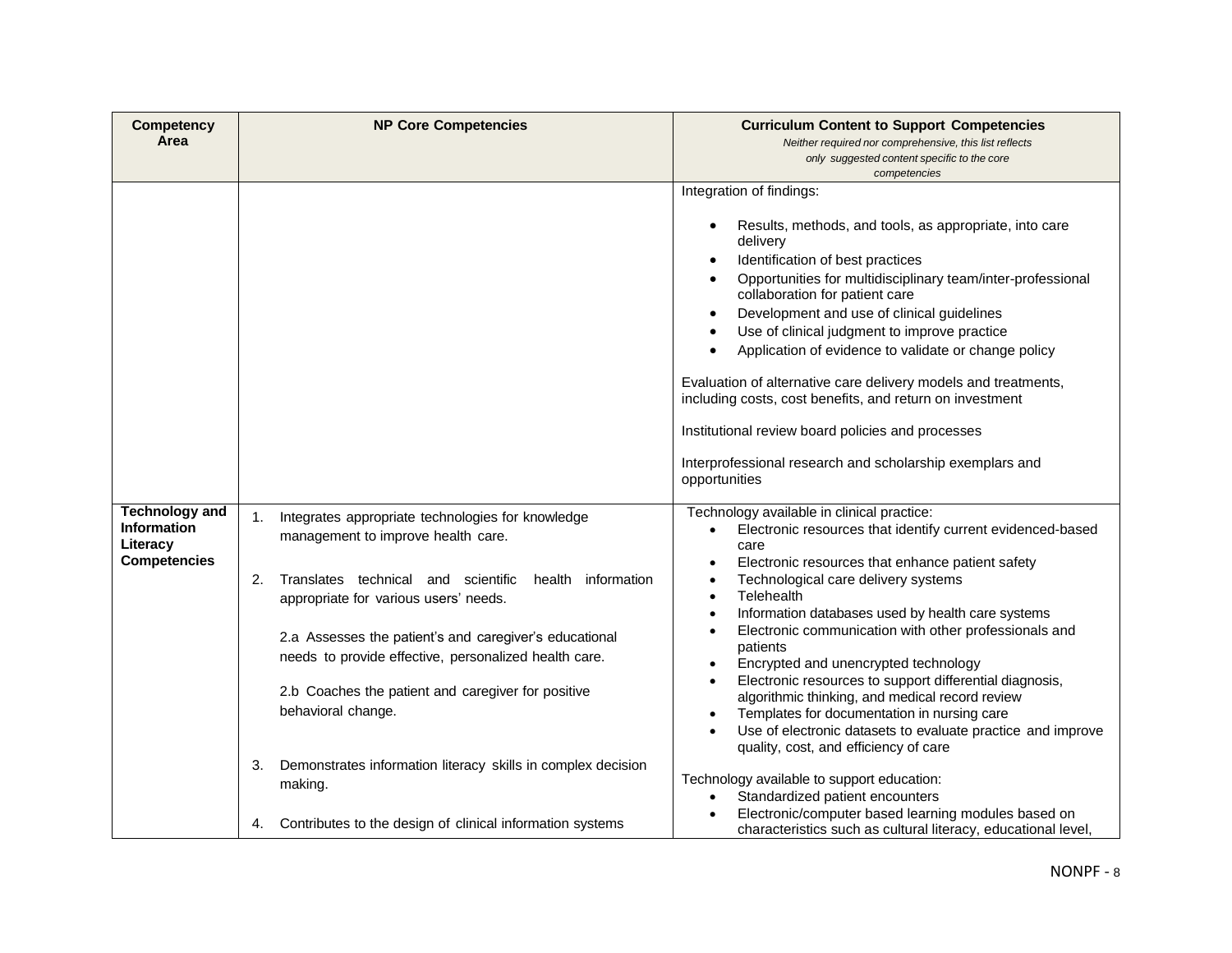| <b>Competency</b><br>Area            | <b>NP Core Competencies</b>                                                                                                                                                                                                                              | <b>Curriculum Content to Support Competencies</b><br>Neither required nor comprehensive, this list reflects<br>only suggested content specific to the core<br>competencies                                                                                                                                                                                                                                                                                                                                                                                                                                                                                                                                                                                                                                                                                                                                                                                                                                                                                                                                                 |
|--------------------------------------|----------------------------------------------------------------------------------------------------------------------------------------------------------------------------------------------------------------------------------------------------------|----------------------------------------------------------------------------------------------------------------------------------------------------------------------------------------------------------------------------------------------------------------------------------------------------------------------------------------------------------------------------------------------------------------------------------------------------------------------------------------------------------------------------------------------------------------------------------------------------------------------------------------------------------------------------------------------------------------------------------------------------------------------------------------------------------------------------------------------------------------------------------------------------------------------------------------------------------------------------------------------------------------------------------------------------------------------------------------------------------------------------|
|                                      | that promote safe, quality and cost effective care.<br>Uses technology systems that capture data on variables<br>5.<br>for the evaluation of nursing care.                                                                                               | and home assessment<br>Coaching/teaching resources adapted to population, health<br>$\bullet$<br>literacy, and age of patient learning styles,<br>Age-appropriate concepts and development of educational<br>$\bullet$<br>tools<br>Use of applications for references at point of care<br>$\bullet$<br>Using telehealth to provide care for the adult population, considering<br>benefits, methods, differences, and regulatory issues.<br>IT resources such as:<br>Informatics competencies from Technology Informatics<br>$\bullet$<br><b>Guiding Education Reform (TIGER) initiative</b><br>American Medical Informatics Association (AMIA)<br>Use of electronic communication methods, including social media,<br>with healthcare professionals, patients, families, and caregivers<br>Compliance issues related to patient privacy with use of technology<br>Population-appropriate clinical indicators for incorporation into<br>information systems, such as electronic health records<br>Use of technologies to monitor and evaluate clinical problems, e.g.<br>Blood pressure<br>Vital signs<br>Glucose<br>Weight |
| <b>Policy</b><br><b>Competencies</b> | Demonstrates an understanding of the interdependence of<br>1.<br>policy and practice.<br>Advocates for ethical policies that promote access, equity,<br>2.<br>quality, and cost.<br>Analyzes ethical, legal, and social factors influencing policy<br>3. | Policy analysis process:<br>Political environment<br>$\bullet$<br>Political feasibility<br>Economic feasibility<br>$\bullet$<br>Implementation strategy and planning<br>$\bullet$<br>Outcomes evaluation at local, state, national, and<br>$\bullet$<br>international levels                                                                                                                                                                                                                                                                                                                                                                                                                                                                                                                                                                                                                                                                                                                                                                                                                                               |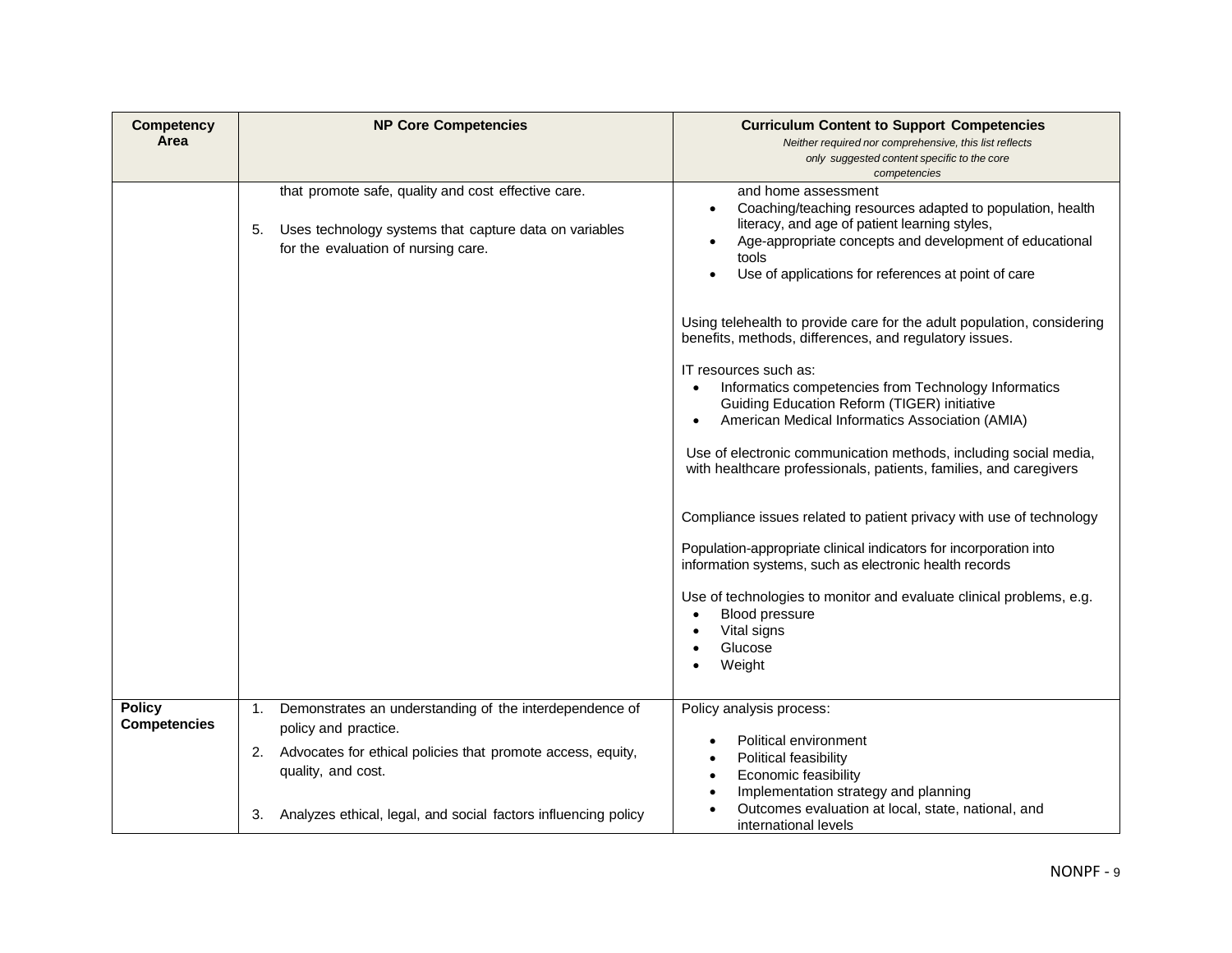| <b>Competency</b><br>Area | <b>NP Core Competencies</b>                                                       | <b>Curriculum Content to Support Competencies</b><br>Neither required nor comprehensive, this list reflects<br>only suggested content specific to the core<br>competencies |
|---------------------------|-----------------------------------------------------------------------------------|----------------------------------------------------------------------------------------------------------------------------------------------------------------------------|
|                           | development.                                                                      | Specific NP role for influencing health care agenda and<br>$\bullet$<br>patient advocacy                                                                                   |
|                           | Contributes in the development of health policy.<br>4.                            | Health policy and health care reform:                                                                                                                                      |
|                           | Analyzes the implications of health policy across disciplines.<br>5.              | Federal budget<br>$\bullet$<br>National health priorities                                                                                                                  |
|                           | Evaluates the impact of globalization on health care policy<br>6.<br>development. | Methods for appropriation of funding<br>Vulnerable populations and needs                                                                                                   |
|                           | Advocates for policies for safe and healthy practice<br>7.<br>environments.       | The relationship between the USPSTF guidelines and<br>$\bullet$<br>Affordable Care Act implementation                                                                      |
|                           |                                                                                   | Legislative and regulatory processes:                                                                                                                                      |
|                           |                                                                                   | Origin of laws<br>Regulatory process                                                                                                                                       |
|                           |                                                                                   | How to influence/impact passage of laws and their<br>translation into regulation                                                                                           |
|                           |                                                                                   | Health care financing and third party reimbursement<br>$\bullet$                                                                                                           |
|                           |                                                                                   | Population health model and its impact on policy planning                                                                                                                  |
|                           |                                                                                   | Introduction of global issues:                                                                                                                                             |
|                           |                                                                                   | Infections<br>Travel                                                                                                                                                       |
|                           |                                                                                   | Immigration<br>Disasters/terrorism                                                                                                                                         |
|                           |                                                                                   | Access to health care                                                                                                                                                      |
|                           |                                                                                   | Ethical issues in health care planning:                                                                                                                                    |
|                           |                                                                                   | Fairness<br>$\bullet$                                                                                                                                                      |
|                           |                                                                                   | Access and resource allocation                                                                                                                                             |
|                           |                                                                                   | Health behavior                                                                                                                                                            |
|                           |                                                                                   | Equity and health disparities<br>Social determinants of health                                                                                                             |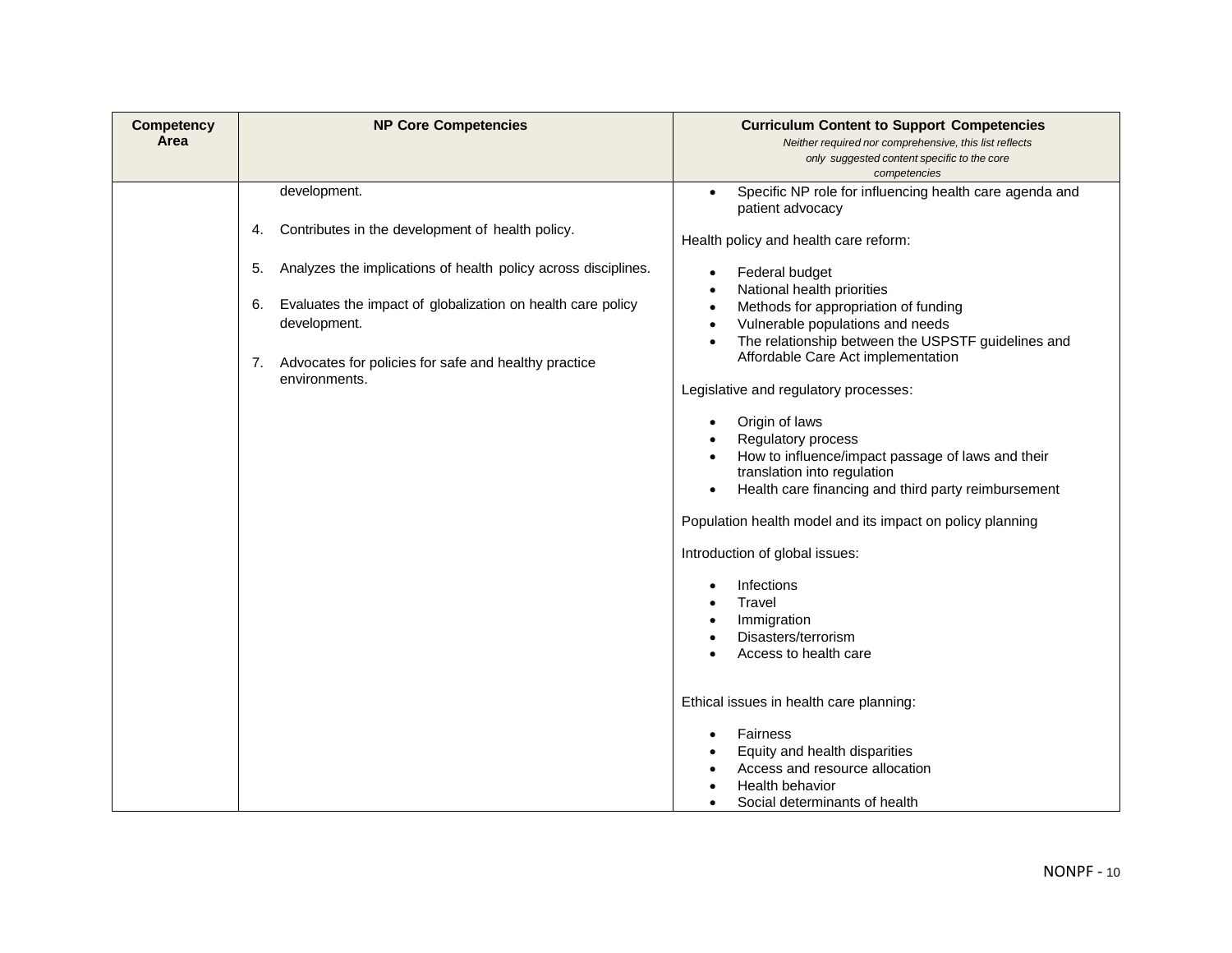| <b>Competency</b><br>Area                                      | <b>NP Core Competencies</b>                                                                                                                                                                                                                                                                                                                                                                                                                                                                                                                                                                                                                                                                                                                                                                                       | <b>Curriculum Content to Support Competencies</b><br>Neither required nor comprehensive, this list reflects<br>only suggested content specific to the core<br>competencies                                                                                                                                                                                                                                                                                                                                                                                                                                                                                                                                                                                                                                                                                                                        |
|----------------------------------------------------------------|-------------------------------------------------------------------------------------------------------------------------------------------------------------------------------------------------------------------------------------------------------------------------------------------------------------------------------------------------------------------------------------------------------------------------------------------------------------------------------------------------------------------------------------------------------------------------------------------------------------------------------------------------------------------------------------------------------------------------------------------------------------------------------------------------------------------|---------------------------------------------------------------------------------------------------------------------------------------------------------------------------------------------------------------------------------------------------------------------------------------------------------------------------------------------------------------------------------------------------------------------------------------------------------------------------------------------------------------------------------------------------------------------------------------------------------------------------------------------------------------------------------------------------------------------------------------------------------------------------------------------------------------------------------------------------------------------------------------------------|
|                                                                |                                                                                                                                                                                                                                                                                                                                                                                                                                                                                                                                                                                                                                                                                                                                                                                                                   | Comparative health systems<br>Proactive and responsive use of media<br>Barriers to NP practice<br>Legislative process and resources, e.g., Congress.gov<br>Policy theories<br>Examples of policy making at multiple levels and individual and<br>collective contributions to shape policy                                                                                                                                                                                                                                                                                                                                                                                                                                                                                                                                                                                                         |
| <b>Health Delivery</b><br><b>System</b><br><b>Competencies</b> | 1. Applies knowledge of organizational practices and<br>complex systems to improve health care delivery.<br>Effects health care change using broad based skills<br>2.<br>including negotiating, consensus-building, and partnering.<br>Minimizes risk to patients and providers at the individual<br>3.<br>and systems level.<br>Facilitates the development of health care systems that<br>4.<br>address the needs of culturally diverse populations,<br>providers, and other stakeholders.<br>Evaluates the impact of health care delivery on patients,<br>5.<br>providers, other stakeholders, and the environment.<br>Analyzes organizational structure, functions and resources<br>6.<br>to improve the delivery of care.<br>Collaborates in planning for transitions across the<br>7.<br>continuum of care. | Organizational practices:<br>Organizational structure, tables of organization<br>Organizational decision making<br>$\bullet$<br>Organizational theory<br>$\bullet$<br>Principles of management<br>$\bullet$<br>Interprofessional collaborative partnerships<br>Informatics/information systems:<br>Interpreting variations in outcomes<br>٠<br>Use of data to improve practice<br>$\bullet$<br>Use of collateral information<br>$\bullet$<br>Organizational delivery subsystems, (e.g. electronic<br>$\bullet$<br>prescription writing-pharmacy software)<br>Needs assessment of populations served:<br>Socioeconomic and cultural factors<br>$\bullet$<br>Unique population needs<br>$\bullet$<br>System resources to meet population needs (e.g. use<br>$\bullet$<br>interpreters to facilitate communication)<br>Community resources/system outreach to community<br>Diversity among providers |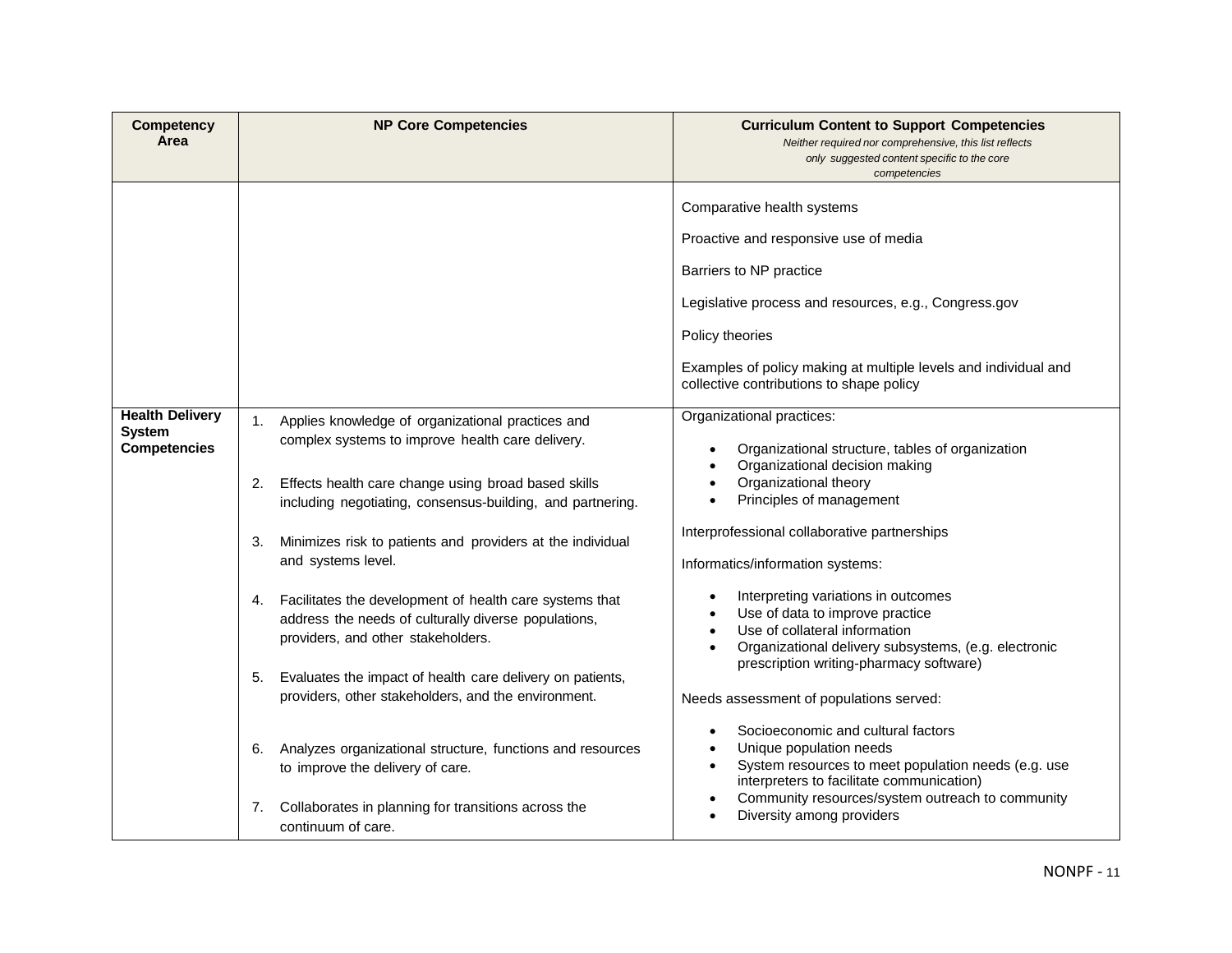| <b>Competency</b><br>Area | <b>NP Core Competencies</b> | <b>Curriculum Content to Support Competencies</b><br>Neither required nor comprehensive, this list reflects<br>only suggested content specific to the core                              |
|---------------------------|-----------------------------|-----------------------------------------------------------------------------------------------------------------------------------------------------------------------------------------|
|                           |                             | competencies                                                                                                                                                                            |
|                           |                             | Financial issues:<br>Financial business principles<br>Health care system financing                                                                                                      |
|                           |                             | Reimbursement systems<br>Resource management<br>٠<br>Billing and coding principles<br>$\bullet$                                                                                         |
|                           |                             | Interprofessional/team competencies:                                                                                                                                                    |
|                           |                             | Communication (theory)<br>$\bullet$<br>Collaboration<br>Conflict resolution<br>Consultations/referrals<br>Team building<br>Values and ethics<br>Roles and responsibilities<br>$\bullet$ |
|                           |                             | Safety and quality:                                                                                                                                                                     |
|                           |                             | Cost-effective care<br>Legal/ethical issues<br>Research and quality improvement<br>Continuous quality improvement<br>$\bullet$<br>Quality and Safety Education in Nursing<br>$\bullet$  |
|                           |                             | Transitional care:                                                                                                                                                                      |
|                           |                             | Navigating transitions across health care settings<br>Coordination of services<br>$\bullet$                                                                                             |
|                           |                             | Planning, delivering and/or evaluating models of care:                                                                                                                                  |
|                           |                             | Models of planned change<br>Process and evaluation design implementation<br><b>Evaluation models</b><br>Process of proposing changes in practice<br>$\bullet$                           |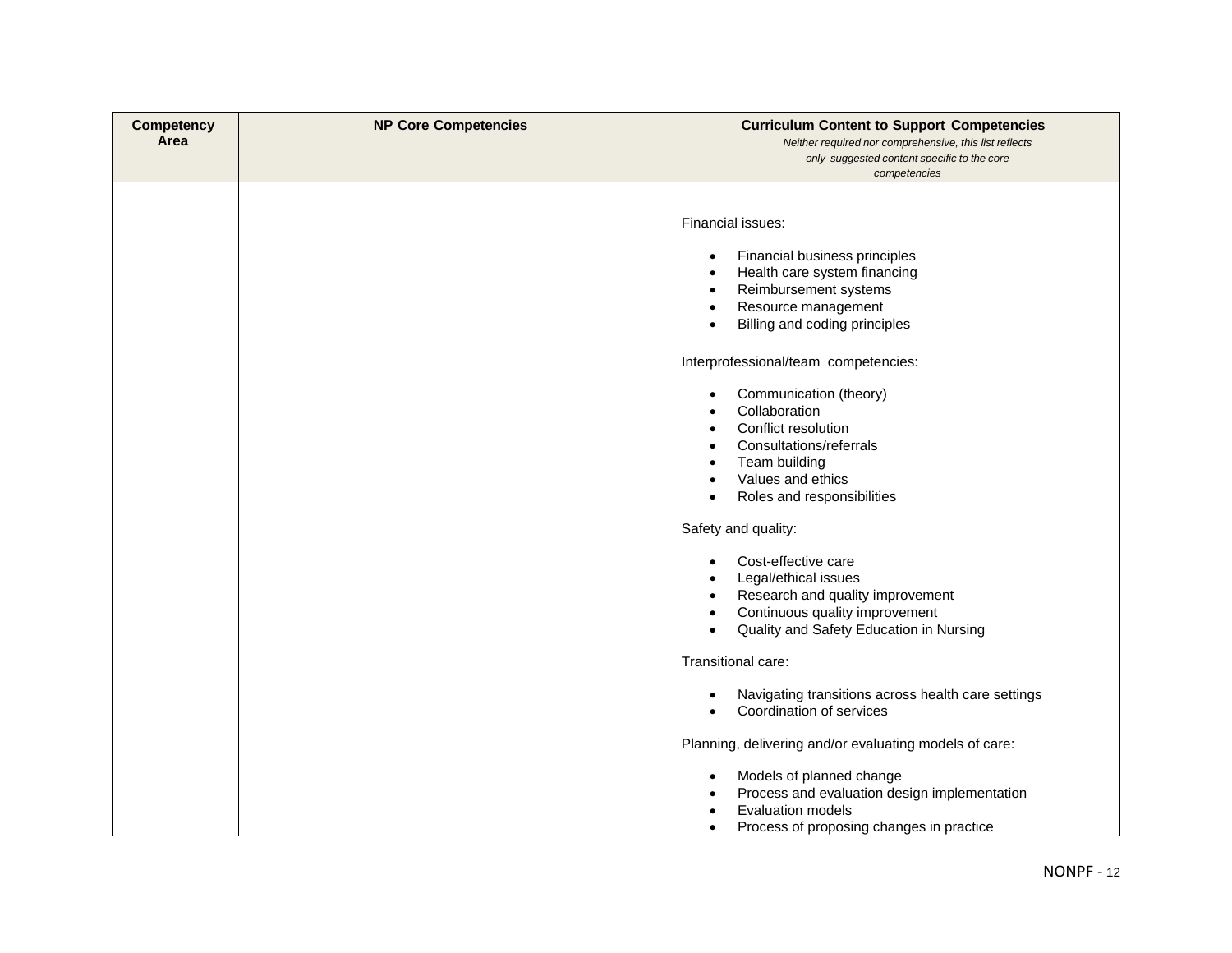| <b>Competency</b><br>Area | <b>NP Core Competencies</b>                                                                                                                                                        | <b>Curriculum Content to Support Competencies</b><br>Neither required nor comprehensive, this list reflects<br>only suggested content specific to the core<br>competencies                                                                                                                                                                                                                                                                                                                                                                                                                                                                                                           |
|---------------------------|------------------------------------------------------------------------------------------------------------------------------------------------------------------------------------|--------------------------------------------------------------------------------------------------------------------------------------------------------------------------------------------------------------------------------------------------------------------------------------------------------------------------------------------------------------------------------------------------------------------------------------------------------------------------------------------------------------------------------------------------------------------------------------------------------------------------------------------------------------------------------------|
| <b>Ethics</b>             | Integrates ethical principles in decision making.<br>1.                                                                                                                            | Legislative and regulatory issues:<br>Relevant and current issues (e.g., Accountable Care Act<br>$\bullet$<br>implementation)<br>Process of health care legislation<br>Scope and standards of practice<br>Cultural competence<br>Theories of vulnerability<br>Social determinants of health<br>Policy and advocacy:<br>Reducing environmental health risks<br>Implications of health policy<br>Variations in policy<br>Ethics in decision making:                                                                                                                                                                                                                                    |
| <b>Competencies</b>       | Evaluates the ethical consequences of decisions.<br>2.<br>Applies ethically sound solutions to complex issues<br>3.<br>related to individuals, populations and systems of<br>care. | Ethical considerations in decision making in clinical practice<br>$\bullet$<br>Applications of ethical principles in policy making and in<br>$\bullet$<br>care delivery<br>Sources of information to facilitate ethical decision making<br>$\bullet$<br>theories of ethical decision making<br>ethics committee<br>genetic counseling<br>clinical research<br>legal statutes<br>cultural sensitivity<br>scope of practice<br>Evaluation of ethical decisions:<br>Methods of evaluating outcomes (long-term and short-term)<br>Debriefing and assessment of outcomes<br>Ethical frameworks.<br>$\bullet$<br>Population-specific complex ethical issues occurring in clinical practice |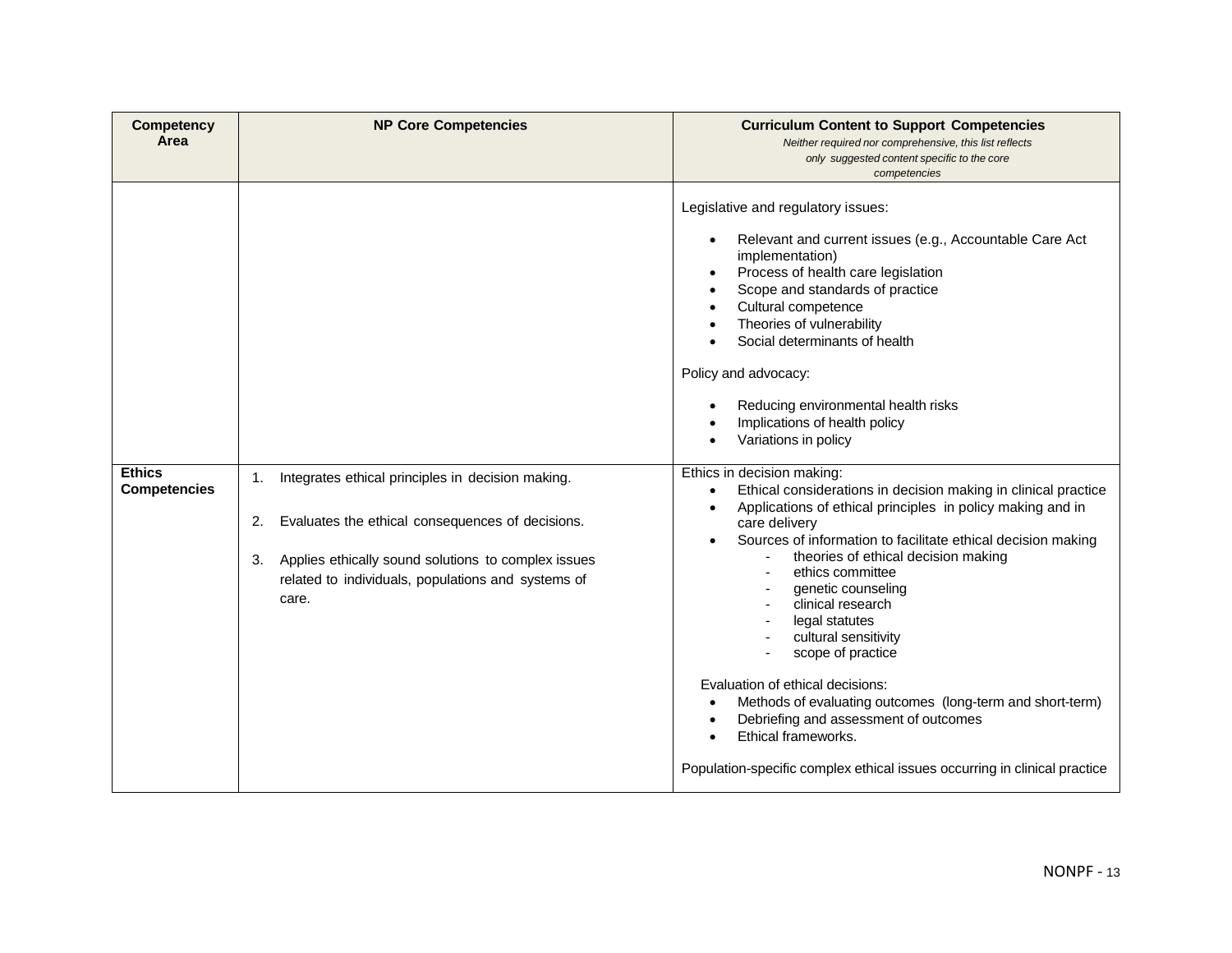| <b>Competency</b><br>Area              | <b>NP Core Competencies</b>                                                                                                                                                                                                                                                                                                                                                                                                                                                                                                                                                                                                                                                                                                                                                                                                                                                                                                                                                                                                        | <b>Curriculum Content to Support Competencies</b><br>Neither required nor comprehensive, this list reflects<br>only suggested content specific to the core<br>competencies                                                                                                                                                                                                                                                                                                                                                                                                                                                                      |
|----------------------------------------|------------------------------------------------------------------------------------------------------------------------------------------------------------------------------------------------------------------------------------------------------------------------------------------------------------------------------------------------------------------------------------------------------------------------------------------------------------------------------------------------------------------------------------------------------------------------------------------------------------------------------------------------------------------------------------------------------------------------------------------------------------------------------------------------------------------------------------------------------------------------------------------------------------------------------------------------------------------------------------------------------------------------------------|-------------------------------------------------------------------------------------------------------------------------------------------------------------------------------------------------------------------------------------------------------------------------------------------------------------------------------------------------------------------------------------------------------------------------------------------------------------------------------------------------------------------------------------------------------------------------------------------------------------------------------------------------|
| Independent                            |                                                                                                                                                                                                                                                                                                                                                                                                                                                                                                                                                                                                                                                                                                                                                                                                                                                                                                                                                                                                                                    | System-specific resources to implement ethical decisions (e.g. hospice<br>care, palliative care)<br>Spiritual resources for patients and families (e.g., on site and media<br>based)<br>Clinical decision making based on evidence and patient/provider                                                                                                                                                                                                                                                                                                                                                                                         |
| <b>Practice</b><br><b>Competencies</b> | Functions as a licensed independent practitioner.<br>1.<br>Demonstrates the highest level of accountability for<br>2.<br>professional practice.                                                                                                                                                                                                                                                                                                                                                                                                                                                                                                                                                                                                                                                                                                                                                                                                                                                                                    | partnership<br>Current and emerging professional standards<br>Novice to expert continuum of clinical practice                                                                                                                                                                                                                                                                                                                                                                                                                                                                                                                                   |
|                                        | Practices independently managing previously diagnosed<br>3.<br>and undiagnosed patients.<br>3.a Provides the full spectrum of health care services to<br>include health promotion, disease prevention, health<br>protection, anticipatory guidance, counseling, disease<br>management, palliative, and end-of-life care.<br>3.b Uses advanced health assessment skills to differentiate<br>between normal, variations of normal and abnormal<br>findings.<br>3.c Employs screening and diagnostic strategies in the<br>development of diagnoses.<br>3.d Prescribes medications within scope of practice.<br>3.e Manages the health/illness status of patients and<br>families over time.<br>Provides patient-centered care recognizing cultural<br>4.<br>diversity and the patient or designee as a full partner in<br>decision-making.<br>4.a Works to establish a relationship with the patient<br>characterized by mutual respect, empathy, and<br>collaboration.<br>4.b Creates a climate of patient- centered care to include | Political, policy and regulatory issues regarding licensure, national<br>certification, and scope of practice.<br>Leadership approaches for employment contract negotiation,<br>networking, and advancing professional standards and roles<br>Application of select sciences to practice:<br>Pharmacology<br>$\bullet$<br>Physiology<br>Pathophysiology<br>Specific areas of assessment, including but not limited to:<br>Physical<br>$\bullet$<br>Psychosocial<br>$\bullet$<br>Developmental<br>$\bullet$<br>Family<br>Psychiatric mental health<br>Oral health<br>$\bullet$<br>Screenings<br>Diagnostics (tests, labs)<br>Specific procedures |